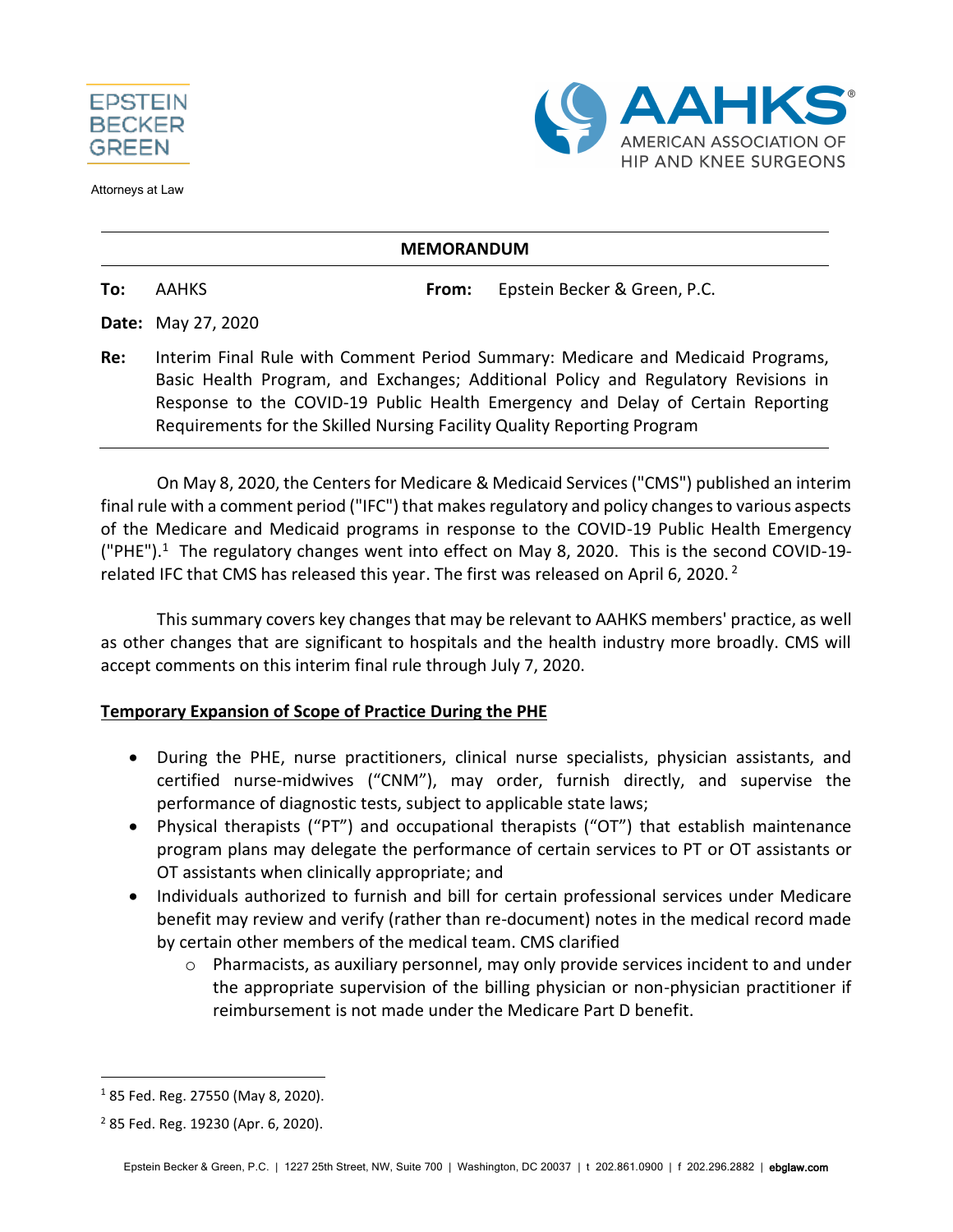May 27, 2020 Page 2

#### **Treatment of Certain Relocating Provider-Based Departments During the PHE**

CMS adopted a temporary "extraordinary circumstances relocation exception" policy to allow excepted on-campus provider-based departments ("PBDs") that relocate off-campus during the COVID-19 PHE to continue to bill and be paid as on-campus or excepted off-campus PBDs at the full Outpatient Prospective Payment System ("OPPS") payment rate (if the relocation is consistent with the state's emergency preparedness plan).

- After the PHE, temporarily relocated off-campus PBDs that do not return to their original location will be considered to be non-excepted PBDs and will be paid the Physician Fee Schedule ("PFS") equivalent rate.
- Hospitals must follow the standard application process to seek an extraordinary circumstances relocation exception for PBDs that *permanently* relocate after the PHE. In compliance with the process detailed in the IFC, both excepted off-campus and on-campus PBDs may relocate to off-campus locations and begin furnishing and billing for services under the OPPS prior to submitting documentation to the CMS Regional Office ("RO") to support the extraordinary circumstances relocation request.

During the PHE, hospitals may divide their PBDs into multiple locations and may relocate part of their excepted PBD to a new off-campus location while maintaining the original PBD location.

On-campus or excepted off-campus PBDs can be considered to have relocated (or partially relocated) to a beneficiary's home, or other temporary expansion location of the hospital if the beneficiary is registered as the hospital's outpatient during service delivery.

- The PBD would still considered an on-campus or excepted off-campus PBD and would bill with the "PO" modifier to receive the full OPPS rate.
- If the hospital does not relocate (or partially relocate) an existing on-campus or excepted off-campus PBD to the patient's home and does not seek an exception under the temporary extraordinary circumstances relocation exception policy, the patient's home would be considered a new non-excepted off-campus PBD, and the hospital would bill with the "PN" modifier and receive the PFS-equivalent rate.
- The IFC sets out specific processes for hospitals furnishing certain services using telecommunications technologies.

### **Furnishing Hospital Outpatient Services in Temporary Expansion Locations of a Hospital (Including the Patient's Home)**

 During the PHE, hospital staff may furnish certain outpatient therapy, counseling, and educational services incident to a physician's service to a beneficiary at a temporary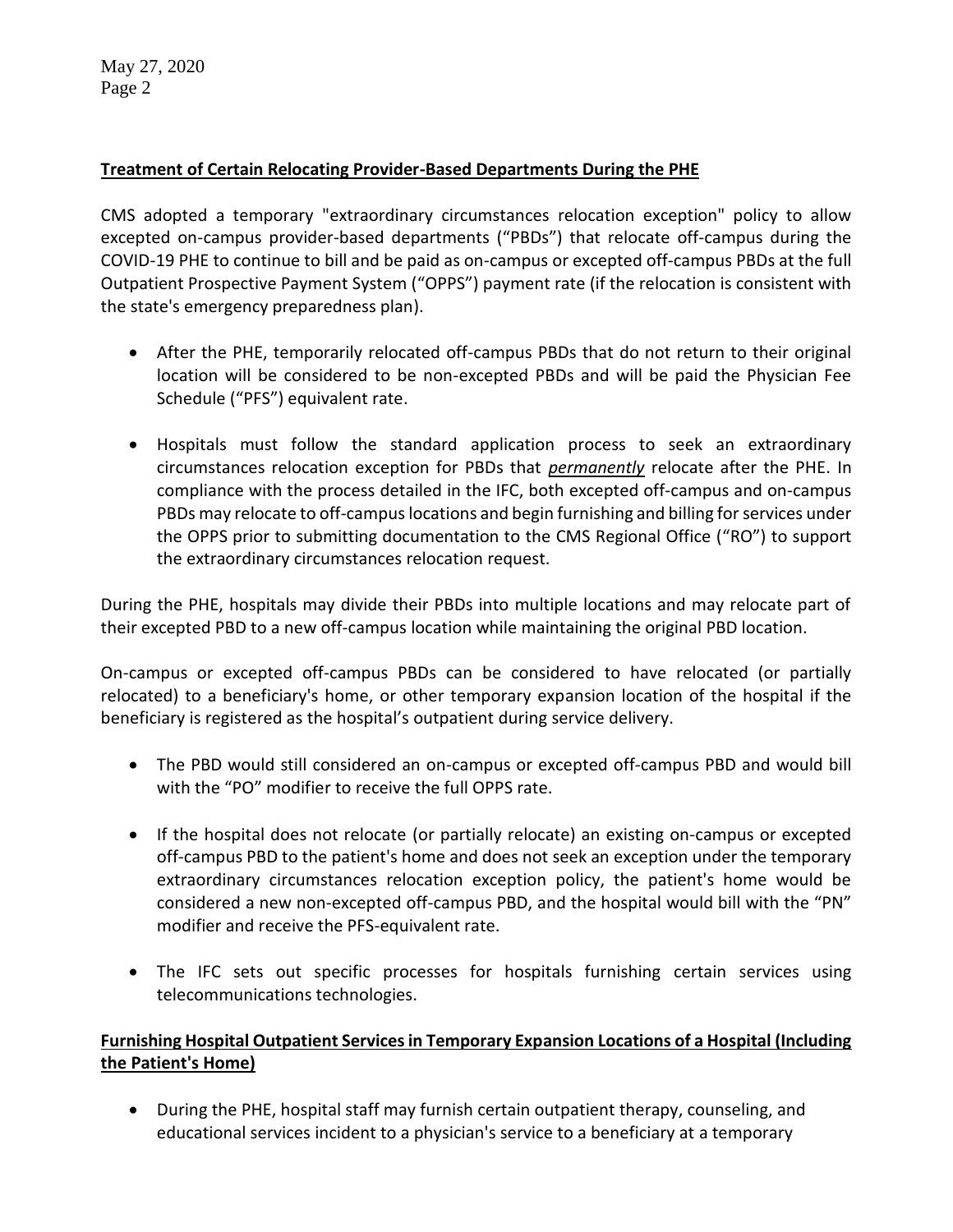expansion location (including the beneficiary's home) using telecommunications technology if the beneficiary is registered as an outpatient.

- Hospitals may also furnish certain clinical staff services, such as drug administration, in the patient's home as an outpatient PBD and to bill for these services as hospital outpatient department ("HOPD") services when the patient is registered as a hospital outpatient.
	- o Hospital clinical staff services may not be provided through telecommunications.
- When a patient receives a professional service via telehealth in a temporary expansion location that is a PBD of the hospital, and the patient is a registered outpatient of the hospital, the hospital may bill the originating site facility fee for the service.

### **Graduate Medical Education**

- For the duration of the PHE, CMS will use the hospital's available bed count from the day before the PHE declaration (Jan. 31, 2020) for purposes of determining a hospital's indirect medical education ("IME") adjustment under the inpatient prospective payment system ("IPPS") to exclude beds temporarily added during the PHE from the calculation. Teaching status adjustment values from the day before the PHE declaration will similarly be used for inpatient rehabilitation facilities or inpatient psychiatric facilities.
- For purposes of IME and Medicare direct GME payments during the PHE, teaching hospitals may claim time spent by residents training at other hospitals, residents' presence in nonteaching hospitals will not trigger establishment of per resident amounts or full-time equivalent resident caps at non-teaching hospitals, and time spent by residents providing routine services under arrangements outside the hospital to a hospital's inpatients will not be treated differently from time spent by residents at locations established and operated by the hospital prior to the PHE.

### **Additional Flexibility Under the Teaching Physician Regulations**

- During the PHE, Medicare may make PFS payments for teaching physician services when residents furnish certain services in primary care centers, including via telehealth.
- Teaching physicians may provide the necessary direction, management and review for the resident's services using audio/video real-time communications technology.

# **Merit-Based Incentive Payment System ("MIPS") Qualified Clinical Data Registry ("QCDR") Measure Approval Criteria**

 CMS will delay by 1 year the policy requiring that all QCDR measures be fully developed and tested (with complete testing results at the clinician level) prior to submitting the QCDR measure at the time of self-nomination.